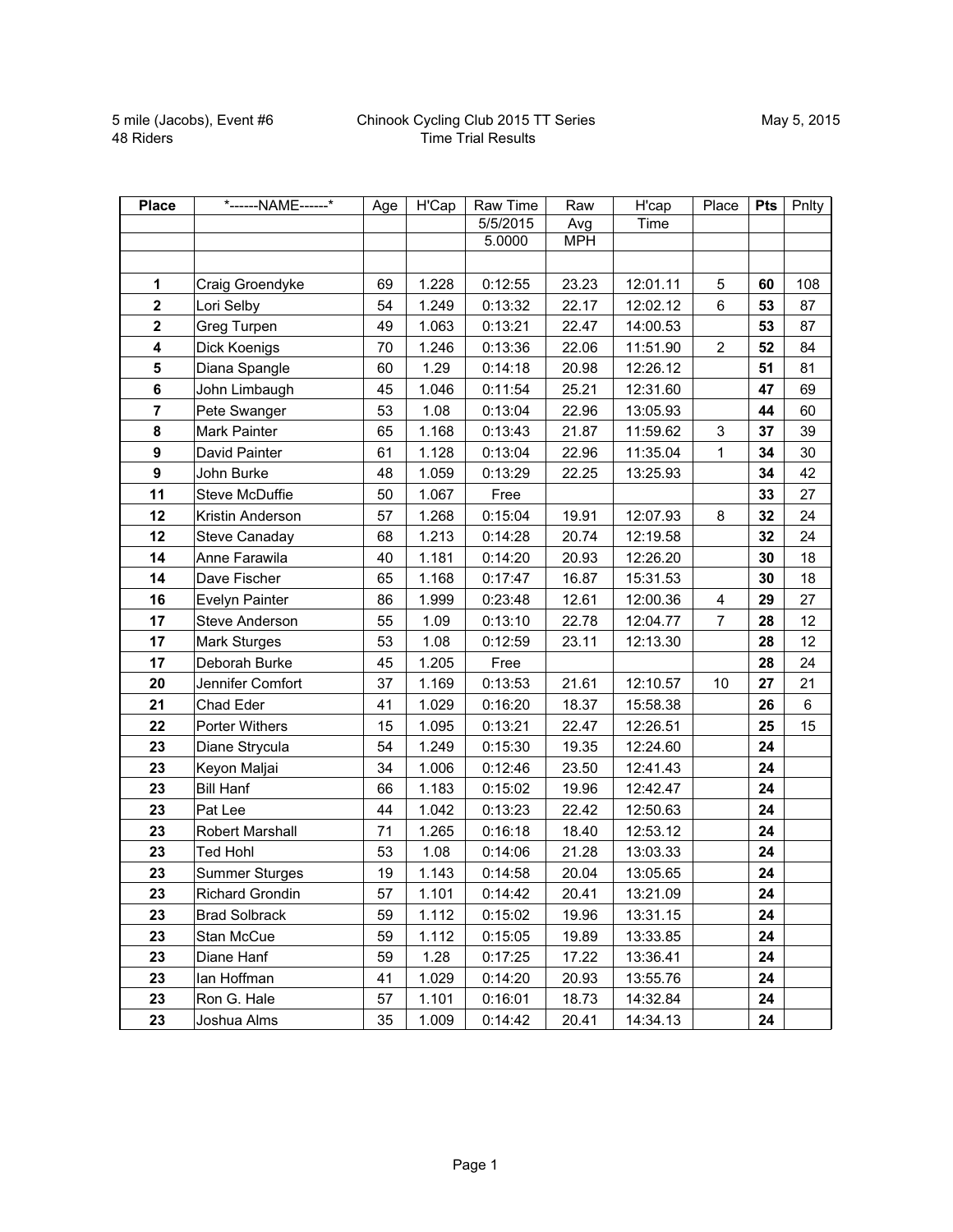## Chinook Cycling Club 2015 TT Series Time Trial Results

| 23 | Carolyn Sturges       | 50 | 1.229 | 0:17:56 | 16.73 | 14:35.51 |   | 24 |              |
|----|-----------------------|----|-------|---------|-------|----------|---|----|--------------|
| 23 | Morgan Larche         | 25 | 1.143 | 0:16:51 | 17.80 | 14:44.51 |   | 24 |              |
| 23 | Alexis Atencio        | 15 | 1.223 | 0:19:02 | 15.76 | 15:33.77 |   | 24 |              |
| 23 | Mike Larche           | 26 | 1     | 0:16:11 | 18.54 | 16:11.00 |   | 24 |              |
| 23 | <b>Brad Atencio</b>   | 51 | 1.071 | 0:19:02 | 15.76 | 17:46.29 |   | 24 |              |
| 23 | <b>Bill Pofahl</b>    | 64 | 1.154 | Free    |       |          |   | 24 |              |
| 43 | Steve Hanson          | 43 | 1.038 | 0:12:37 | 23.78 | 12:09.29 | 9 | 22 | 6            |
| 43 | <b>Tim Elliott</b>    | 63 | 1.145 |         |       |          |   | 22 | 30           |
| 45 | Sally Shadle          | 34 | 1.159 | 0:14:48 | 20.27 | 12:46.18 |   | 20 |              |
| 45 | Missi Solbrack        | 55 | 1.255 | 0:16:15 | 18.46 | 12:56.89 |   | 20 |              |
| 45 | <b>Brian Schur</b>    | 42 | 1.033 | 0:14:04 | 21.33 | 13:37.04 |   | 20 |              |
| 45 | Tom Kirchner          | 67 | 1.198 | 0:16:48 | 17.86 | 14:01.40 |   | 20 |              |
| 45 | Philip Nelson         | 43 | 1.038 | 0:14:37 | 20.52 | 14:04.89 |   | 20 |              |
| 45 | Leah Swanger          | 50 | 1.229 | 0:18:03 | 16.62 | 14:41.20 |   | 20 |              |
| 45 | Navindra Gunawardena  | 33 | 1.003 |         |       |          |   | 20 |              |
| 45 | Andy Streibeck        | 26 | 1     |         |       |          |   | 20 | 24           |
| 45 | Catiana Coghlan       | 38 | 1.173 |         |       |          |   | 20 | 12           |
| 45 | Scott Sarber          | 46 | 1.05  | Free    |       |          |   | 20 |              |
| 55 | Phil Treadway         | 53 | 1.08  | 0:14:42 | 20.41 | 13:36.67 |   | 18 |              |
| 56 | John MacArthur        | 51 | 1.071 |         |       |          |   | 16 |              |
| 56 | <b>Barry Nichols</b>  | 42 | 1.033 |         |       |          |   | 16 |              |
| 56 | Jon Page              | 53 | 1.08  |         |       |          |   | 16 |              |
| 56 | Florence Kirchner     | 68 | 1.397 |         |       |          |   | 16 |              |
| 56 | <b>Aaron Stites</b>   | 39 | 1.021 | Free    |       |          |   | 16 | 24           |
| 56 | Wendy Owen            | 56 | 1.261 |         |       |          |   | 16 |              |
| 62 | Peter Archambault     | 44 | 1.042 |         |       |          |   | 13 | $\mathbf{3}$ |
| 63 | Darrel Brown          | 35 | 1.009 |         |       |          |   | 12 |              |
| 63 | <b>Jack Elliott</b>   | 14 | 1.145 |         |       |          |   | 12 |              |
| 63 | Ron D. Hale           | 56 | 1.095 |         |       |          |   | 12 |              |
| 63 | Chris Johnson         | 39 | 1.021 |         |       |          |   | 12 |              |
| 63 | Mark McLean           | 60 | 1.12  |         |       |          |   | 12 |              |
| 63 | Paul Meier            | 62 | 1.137 |         |       |          |   | 12 |              |
| 63 | Jim Willis            | 45 | 1.046 |         |       |          |   | 12 |              |
| 63 | <b>Becky Bechtold</b> | 70 | 1.436 |         |       |          |   | 12 |              |
| 63 | Linda McLean          | 59 | 1.28  |         |       |          |   | 12 |              |
| 63 | JimaLee Painter       | 61 | 1.3   |         |       |          |   | 12 |              |
| 63 | Michael Mealer        | 35 | 1.009 | Free    |       |          |   | 12 |              |
| 63 | Tom Owen              | 59 | 1.112 |         |       |          |   | 12 |              |
| 75 | Abigail Withers       | 14 | 1.272 | 0:17:43 | 16.93 | 13:55.69 |   | 8  |              |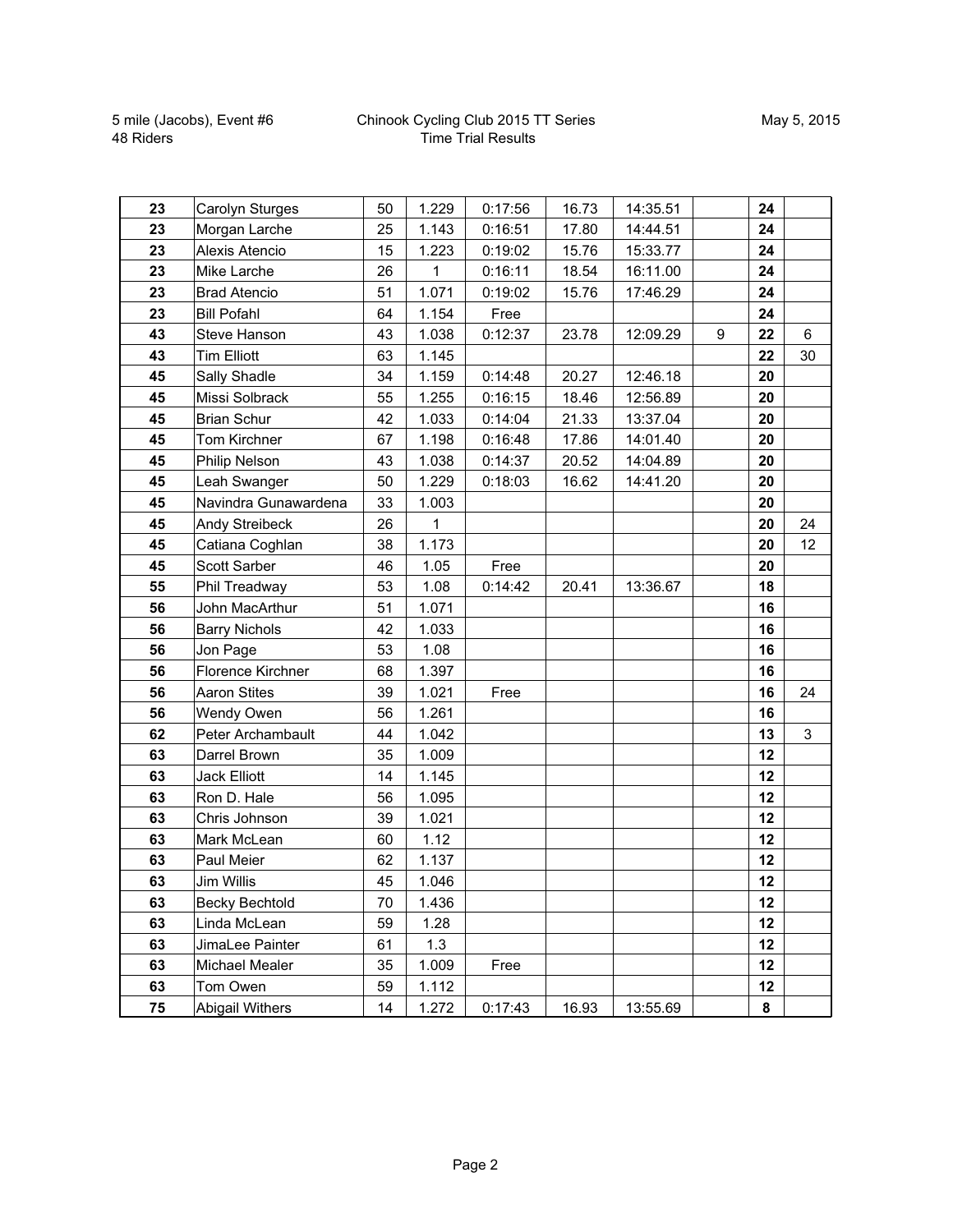5 mile (Jacobs), Event #6 48 Riders

| 75 | Lewis Kenworthy      | 58 | 1.106 |  | 8 |  |
|----|----------------------|----|-------|--|---|--|
| 75 | Luke Sturges         | 13 | 1.2   |  | 8 |  |
| 75 | Montana Sturges      | 21 |       |  | 8 |  |
| 75 | Erin Plumb           | 42 | 1.19  |  | 8 |  |
| 75 | <b>Torka Poet</b>    | 49 | 1.224 |  | 8 |  |
| 75 | <b>Shari Elliott</b> | 47 | 1.214 |  | 8 |  |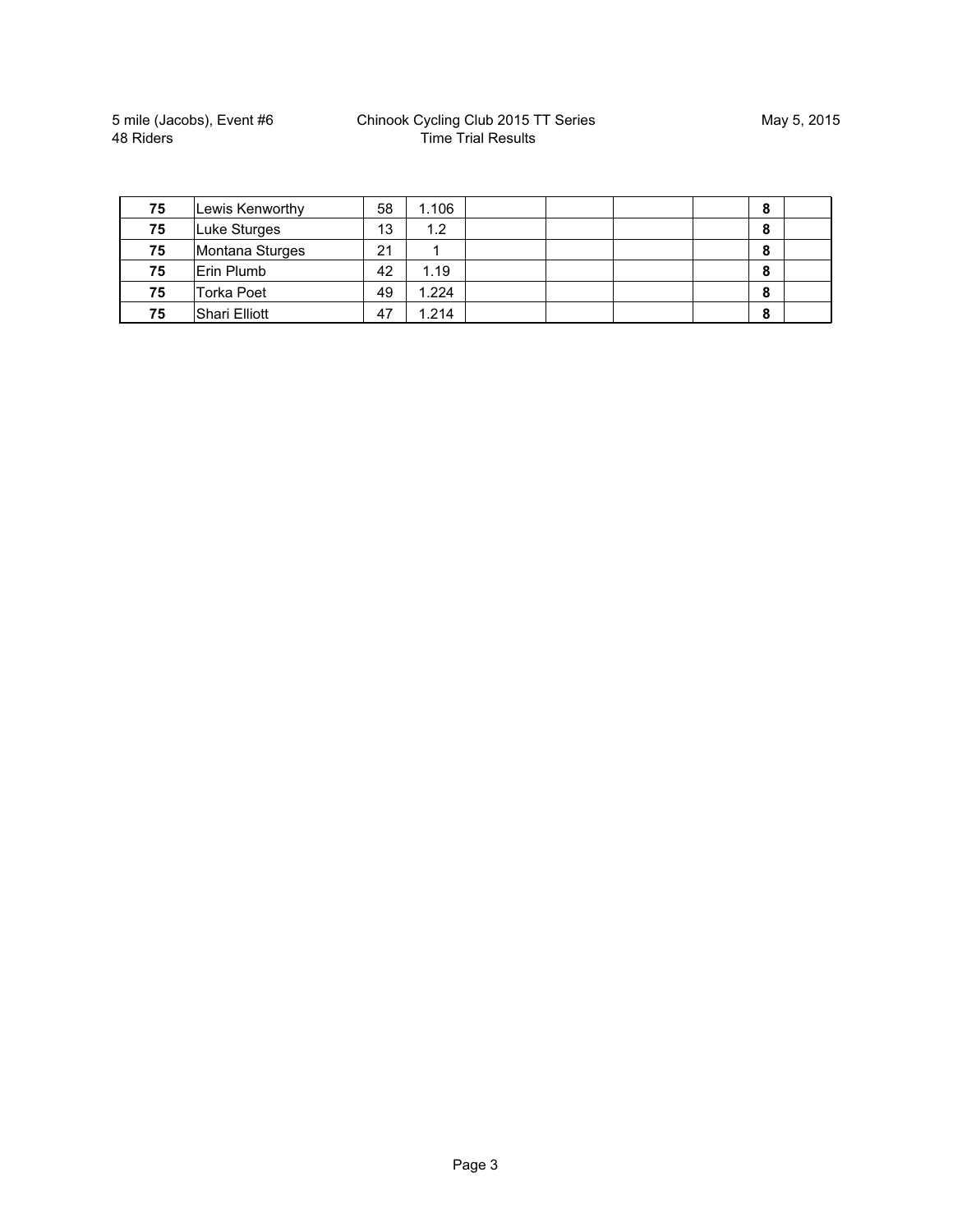| *------NAME------*     | Age | H'Cap | Raw Time | Raw        | H'cap       | Place                   | Pts | Pnlty |
|------------------------|-----|-------|----------|------------|-------------|-------------------------|-----|-------|
|                        |     |       | 5/5/2015 | Avg        | <b>Time</b> |                         |     |       |
|                        |     |       | 5.0000   | <b>MPH</b> |             |                         |     |       |
|                        |     |       |          |            |             |                         |     |       |
| David Painter          | 61  | 1.128 | 0:13:04  | 22.96      | 11:35.04    | $\mathbf{1}$            | 34  | 30    |
| Dick Koenigs           | 70  | 1.246 | 0:13:36  | 22.06      | 11:51.90    | $\overline{c}$          | 52  | 84    |
| Evelyn Painter         | 86  | 1.999 | 0:23:48  | 12.61      | 12:00.36    | 3                       | 30  | 30    |
| Craig Groendyke        | 69  | 1.228 | 0:12:55  | 23.23      | 12:01.11    | $\overline{\mathbf{4}}$ | 61  | 111   |
| Lori Selby             | 54  | 1.249 | 0:13:32  | 22.17      | 12:02.12    | 5                       | 54  | 90    |
| <b>Steve Anderson</b>  | 55  | 1.09  | 0:13:10  | 22.78      | 12:04.77    | 6                       | 29  | 15    |
| Kristin Anderson       | 57  | 1.268 | 0:15:04  | 19.91      | 12:07.93    | $\overline{7}$          | 33  | 27    |
| Steve Hanson           | 43  | 1.038 | 0:12:37  | 23.78      | 12:09.29    | 8                       | 23  | 9     |
| Jennifer Comfort       | 37  | 1.169 | 0:13:53  | 21.61      | 12:10.57    | $9\,$                   | 28  | 24    |
| Mark Sturges           | 53  | 1.08  | 0:12:59  | 23.11      | 12:13.30    | 10                      | 29  | 15    |
| <b>Steve Canaday</b>   | 68  | 1.213 | 0:14:28  | 20.74      | 12:19.58    |                         | 32  | 24    |
| Diane Strycula         | 54  | 1.249 | 0:15:30  | 19.35      | 12:24.60    |                         | 24  |       |
| Diana Spangle          | 60  | 1.29  | 0:14:18  | 20.98      | 12:26.12    |                         | 51  | 81    |
| Anne Farawila          | 40  | 1.181 | 0:14:20  | 20.93      | 12:26.20    |                         | 30  | 18    |
| Porter Withers         | 15  | 1.095 | 0:13:21  | 22.47      | 12:26.51    |                         | 25  | 15    |
| John Limbaugh          | 45  | 1.046 | 0:11:54  | 25.21      | 12:31.60    |                         | 47  | 69    |
| Keyon Maljai           | 34  | 1.006 | 0:12:46  | 23.50      | 12:41.43    |                         | 24  |       |
| <b>Bill Hanf</b>       | 66  | 1.183 | 0:15:02  | 19.96      | 12:42.47    |                         | 24  |       |
| Sally Shadle           | 34  | 1.159 | 0:14:48  | 20.27      | 12:46.18    |                         | 20  |       |
| Pat Lee                | 44  | 1.042 | 0:13:23  | 22.42      | 12:50.63    |                         | 24  |       |
| Robert Marshall        | 71  | 1.265 | 0:16:18  | 18.40      | 12:53.12    |                         | 24  |       |
| Missi Solbrack         | 55  | 1.255 | 0:16:15  | 18.46      | 12:56.89    |                         | 20  |       |
| <b>Ted Hohl</b>        | 53  | 1.08  | 0:14:06  | 21.28      | 13:03.33    |                         | 24  |       |
| <b>Summer Sturges</b>  | 19  | 1.143 | 0:14:58  | 20.04      | 13:05.65    |                         | 24  |       |
| Pete Swanger           | 53  | 1.08  | 0:13:04  | 22.96      | 13:05.93    |                         | 44  | 60    |
| <b>Richard Grondin</b> | 57  | 1.101 | 0:14:42  | 20.41      | 13:21.09    |                         | 24  |       |
| John Burke             | 48  | 1.059 | 0:13:29  | 22.25      | 13:25.93    |                         | 34  | 42    |
| <b>Brad Solbrack</b>   | 59  | 1.112 | 0:15:02  | 19.96      | 13:31.15    |                         | 24  |       |
| Stan McCue             | 59  | 1.112 | 0:15:05  | 19.89      | 13:33.85    |                         | 24  |       |
| Diane Hanf             | 59  | 1.28  | 0:17:25  | 17.22      | 13:36.41    |                         | 24  |       |
| Phil Treadway          | 53  | 1.08  | 0:14:42  | 20.41      | 13:36.67    |                         | 18  |       |
| <b>Brian Schur</b>     | 42  | 1.033 | 0:14:04  | 21.33      | 13:37.04    |                         | 20  |       |
| Abigail Withers        | 14  | 1.272 | 0:17:43  | 16.93      | 13:55.69    |                         | 8   |       |
| lan Hoffman            | 41  | 1.029 | 0:14:20  | 20.93      | 13:55.76    |                         | 24  |       |
| Greg Turpen            | 49  | 1.063 | 0:13:21  | 22.47      | 14:00.53    |                         | 53  | 87    |
| Tom Kirchner           | 67  | 1.198 | 0:16:48  | 17.86      | 14:01.40    |                         | 20  |       |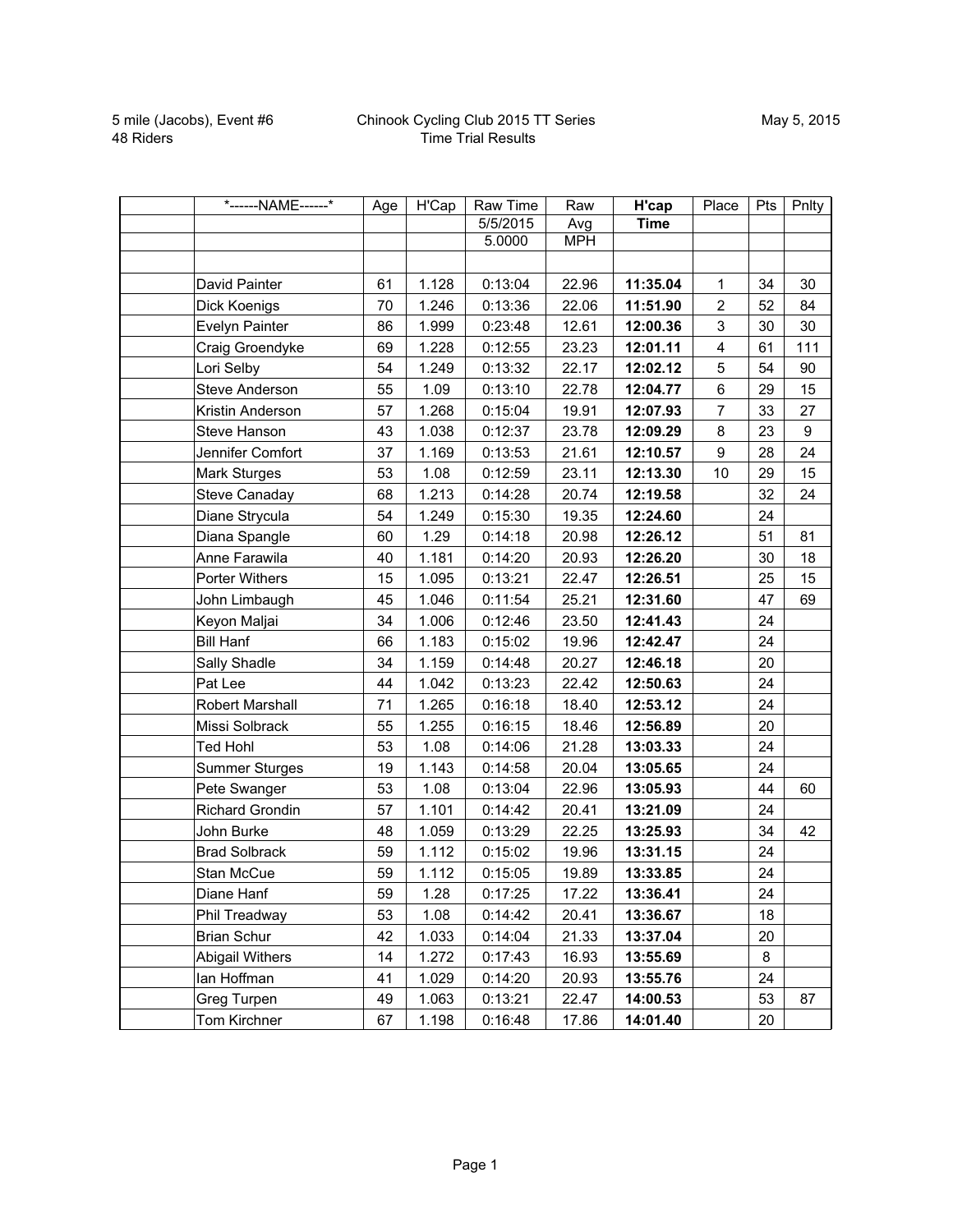## Chinook Cycling Club 2015 TT Series Time Trial Results

| Philip Nelson         | 43 | 1.038 | 0:14:37 | 20.52 | 14:04.89 | 20 |                |
|-----------------------|----|-------|---------|-------|----------|----|----------------|
| Ron G. Hale           | 57 | 1.101 | 0:16:01 | 18.73 | 14:32.84 | 24 |                |
| Joshua Alms           | 35 | 1.009 | 0:14:42 | 20.41 | 14:34.13 | 24 |                |
| Carolyn Sturges       | 50 | 1.229 | 0:17:56 | 16.73 | 14:35.51 | 24 |                |
| Leah Swanger          | 50 | 1.229 | 0:18:03 | 16.62 | 14:41.20 | 20 |                |
| Morgan Larche         | 25 | 1.143 | 0:16:51 | 17.80 | 14:44.51 | 24 |                |
| Dave Fischer          | 65 | 1.168 | 0:17:47 | 16.87 | 15:31.53 | 30 | 18             |
| Alexis Atencio        | 15 | 1.223 | 0:19:02 | 15.76 | 15:33.77 | 24 |                |
| Chad Eder             | 41 | 1.029 | 0:16:20 | 18.37 | 15:58.38 | 26 | $6\phantom{a}$ |
| Mike Larche           | 26 | 1     | 0:16:11 | 18.54 | 16:11.00 | 24 |                |
| <b>Brad Atencio</b>   | 51 | 1.071 | 0:19:02 | 15.76 | 17:46.29 | 24 |                |
| Catiana Coghlan       | 38 | 1.173 |         |       |          | 20 | 12             |
| Navindra Gunawardena  | 33 | 1.003 |         |       |          | 20 |                |
| <b>Andy Streibeck</b> | 26 | 1     |         |       |          | 20 | 24             |
| Florence Kirchner     | 68 | 1.397 |         |       |          | 16 |                |
| John MacArthur        | 51 | 1.071 |         |       |          | 16 |                |
| <b>Barry Nichols</b>  | 42 | 1.033 |         |       |          | 16 |                |
| Jon Page              | 53 | 1.08  |         |       |          | 16 |                |
| Peter Archambault     | 44 | 1.042 |         |       |          | 13 | 3              |
| <b>Becky Bechtold</b> | 70 | 1.436 |         |       |          | 12 |                |
| Darrel Brown          | 35 | 1.009 |         |       |          | 12 |                |
| <b>Jack Elliott</b>   | 14 | 1.145 |         |       |          | 12 |                |
| Ron D. Hale           | 56 | 1.095 |         |       |          | 12 |                |
| Chris Johnson         | 39 | 1.021 |         |       |          | 12 |                |
| Linda McLean          | 59 | 1.28  |         |       |          | 12 |                |
| Mark McLean           | 60 | 1.12  |         |       |          | 12 |                |
| Paul Meier            | 62 | 1.137 |         |       |          | 12 |                |
| JimaLee Painter       | 61 | 1.3   |         |       |          | 12 |                |
| <b>Jim Willis</b>     | 45 | 1.046 |         |       |          | 12 |                |
| Lewis Kenworthy       | 58 | 1.106 |         |       |          | 8  |                |
| Erin Plumb            | 42 | 1.19  |         |       |          | 8  |                |
| <b>Torka Poet</b>     | 49 | 1.224 |         |       |          | 8  |                |
| Luke Sturges          | 13 | 1.2   |         |       |          | 8  |                |
| Montana Sturges       | 21 | 1     |         |       |          | 8  |                |
| Steve McDuffie        | 50 | 1.067 | Free    |       |          | 33 | 27             |
| Mark Painter          | 65 | 1.168 | 0:13:43 | 21.87 |          | 29 | 15             |
| Deborah Burke         | 45 | 1.205 | Free    |       |          | 28 | 24             |
| <b>Bill Pofahl</b>    | 64 | 1.154 | Free    |       |          | 24 |                |
| <b>Tim Elliott</b>    | 63 | 1.145 |         |       |          | 22 | 30             |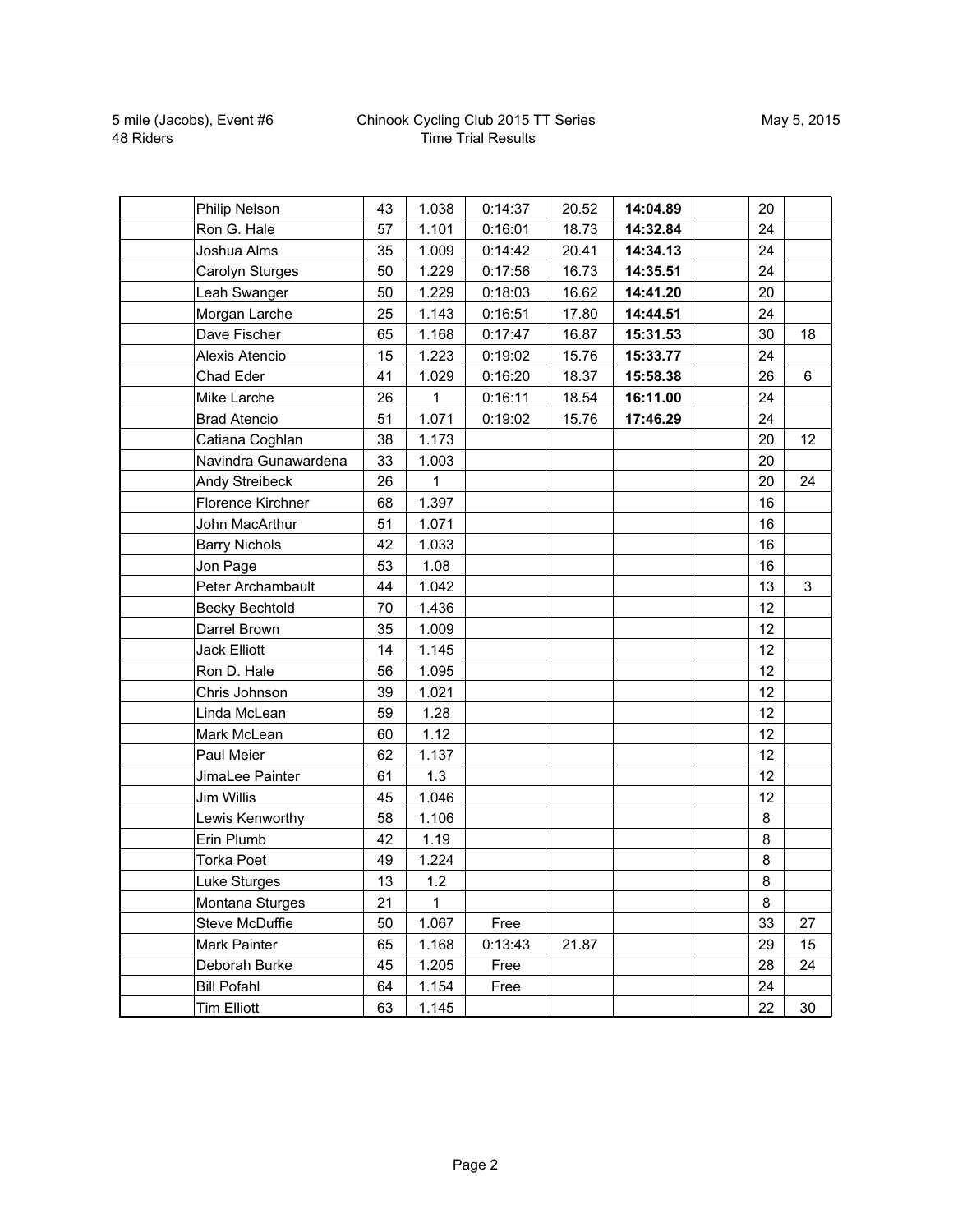| <b>Scott Sarber</b> | 46 | 1.05  | Free |  | 20 |    |
|---------------------|----|-------|------|--|----|----|
| Wendy Owen          | 56 | 1.261 |      |  | 16 |    |
| <b>Aaron Stites</b> | 39 | 1.021 | Free |  | 16 | 24 |
| Michael Mealer      | 35 | 1.009 | Free |  | 12 |    |
| Tom Owen            | 59 | 1.112 |      |  | 12 |    |
| Shari Elliott       | 47 | 1.214 |      |  | 8  |    |